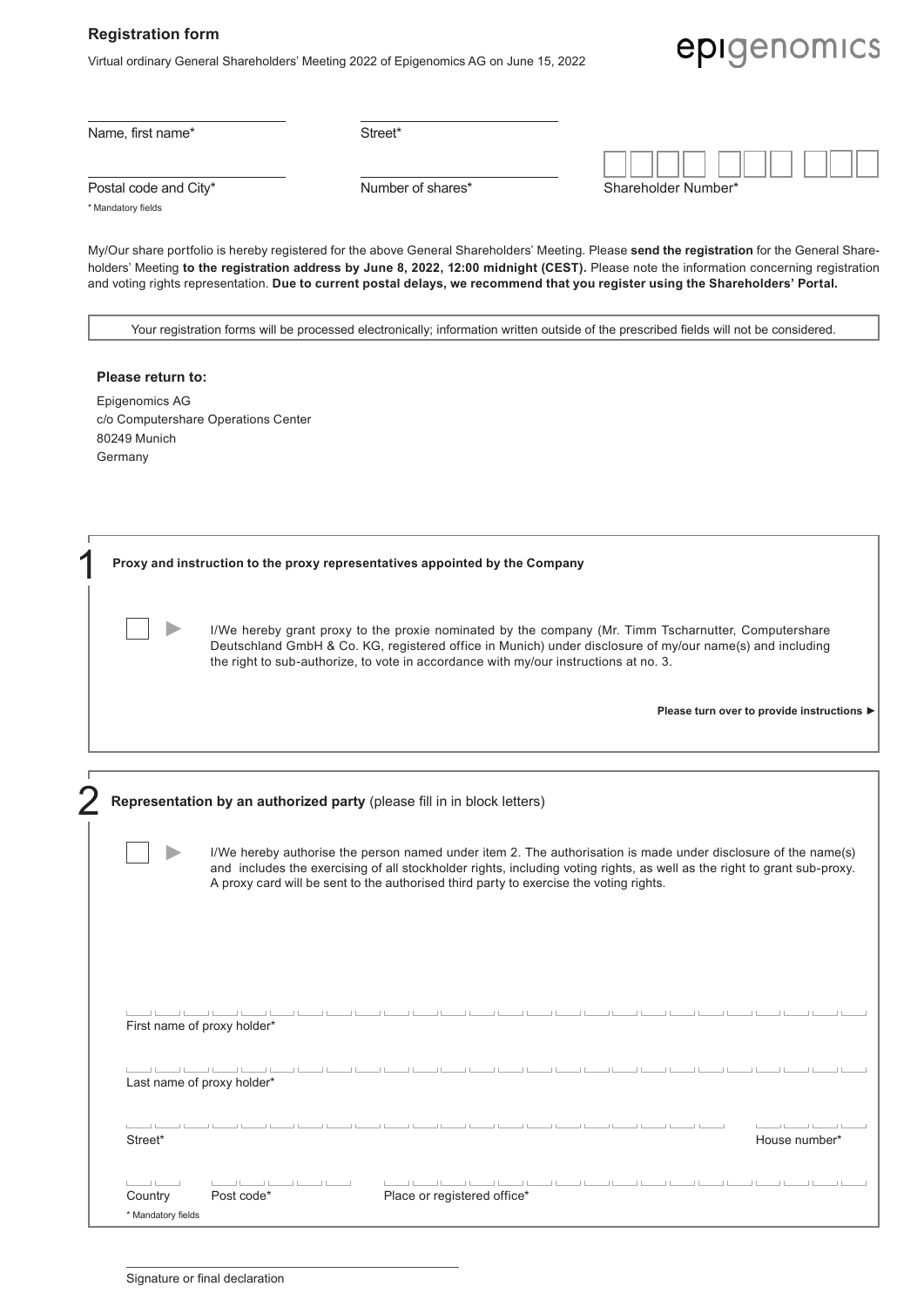Virtual ordinary General Shareholders' Meeting 2022 of Epigenomics AG on June 15, 2022

| Name, first name*                           |                                                                                                                                                                                                                                 |                     |            |    |
|---------------------------------------------|---------------------------------------------------------------------------------------------------------------------------------------------------------------------------------------------------------------------------------|---------------------|------------|----|
| Postal code and City*<br>* Mandatory fields | Number of shares*                                                                                                                                                                                                               | Shareholder Number* |            |    |
|                                             | Voting (absentee vote) or issuing instructions for the exercise of voting rights                                                                                                                                                |                     |            |    |
|                                             | Proposed resolutions according to the Federal Gazette                                                                                                                                                                           |                     | <b>YES</b> | ΝO |
|                                             | 2. Resolution on the approval of the actions of the members of the Executive Board for the fiscal year 2021                                                                                                                     |                     |            |    |
|                                             | 3. Resolution on the approval of the actions of the members of the Supervisory Board for the fiscal year 2021                                                                                                                   |                     |            |    |
|                                             | 4. Resolution on the approval of the remuneration system for the members of the Executive Board                                                                                                                                 |                     |            |    |
| in accordance with Section 162 AktG         | 5. Submission for discussion of the remuneration report for the fiscal year 2021 prepared and audited                                                                                                                           |                     |            |    |
|                                             | 6. Resolution on the increase of the number of Supervisory Board members and the amendment of                                                                                                                                   |                     |            |    |
| 7.                                          |                                                                                                                                                                                                                                 |                     |            |    |
|                                             | 8. Resolution on the amendment of Conditional Capital XI (Stock Option Program 16-18), Conditional Capital XII                                                                                                                  |                     |            |    |
|                                             | 9. Appointment of the auditor for the audit of the annual financial statements and the consolidated financial<br>statements for the fiscal year 2022 as well as the auditor for the review, if applicable, of interim financial |                     |            |    |
|                                             |                                                                                                                                                                                                                                 |                     |            |    |
|                                             |                                                                                                                                                                                                                                 |                     |            |    |
|                                             |                                                                                                                                                                                                                                 |                     |            |    |
|                                             |                                                                                                                                                                                                                                 |                     |            |    |
|                                             |                                                                                                                                                                                                                                 |                     |            |    |
|                                             |                                                                                                                                                                                                                                 |                     |            |    |
|                                             |                                                                                                                                                                                                                                 |                     |            |    |
|                                             |                                                                                                                                                                                                                                 |                     |            |    |
|                                             |                                                                                                                                                                                                                                 |                     |            |    |
|                                             | You can cast your vote on properly submitted, admissible countermotions and nominations in the Shareholders' Portal.                                                                                                            |                     |            |    |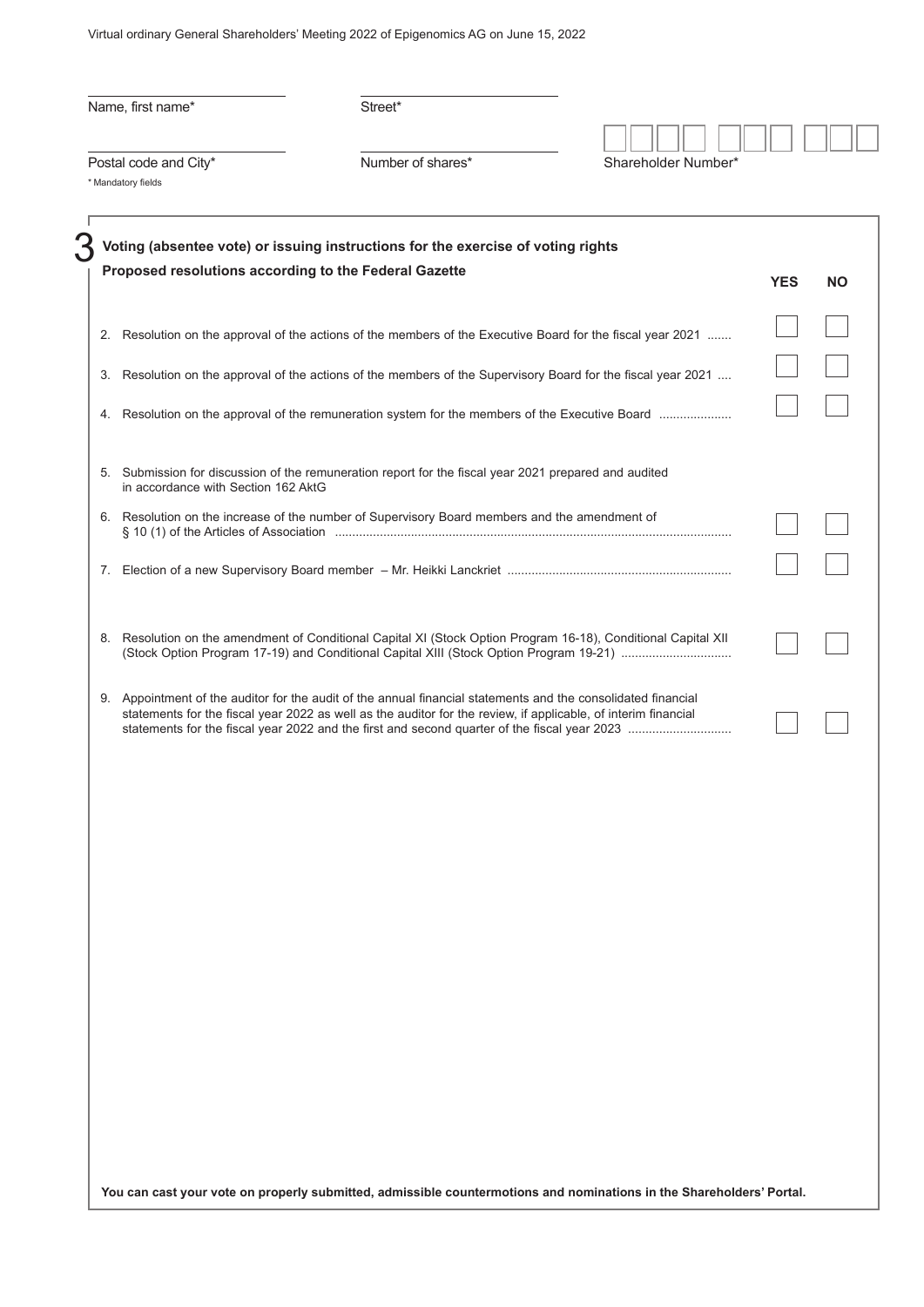## **Informationen nach § 125 Abs. 2 AktG in Verbindung mit § 125 Abs. 5 AktG, Artikel 4 Abs. 1 sowie Tabelle 3 des Anhangs der Durchführungsverordnung (EU) 2018/1212**

| <b>Art der Angabe</b>                 | <b>Information</b>                         |  |  |  |
|---------------------------------------|--------------------------------------------|--|--|--|
| A. Inhalt der Mitteilung              |                                            |  |  |  |
| 1. Eindeutige Kennung des Ereignisses | Einberufung der ordentlichen               |  |  |  |
|                                       | Hauptversammlung am 15. Juni 2022          |  |  |  |
|                                       |                                            |  |  |  |
|                                       | im Format lt. Durchführungsverordnung (EU) |  |  |  |
|                                       | 2018/1212:                                 |  |  |  |
|                                       | 5f556192f78fec11812b005056888925           |  |  |  |
| 2. Art der Mitteilung                 | Einberufung zur Hauptversammlung           |  |  |  |
|                                       |                                            |  |  |  |
|                                       | im Format It. Durchführungsverordnung (EU) |  |  |  |
|                                       | 2018/1212: NEWM                            |  |  |  |
|                                       | <b>B. Angaben zum Emittenten</b>           |  |  |  |
| 1. ISIN                               | DE000A3H2184                               |  |  |  |
| 2. Name des Emittenten                | <b>Epigenomics AG</b>                      |  |  |  |
|                                       | C. Angaben zur Hauptversammlung            |  |  |  |
| 1. Datum der Hauptversammlung         | 15. Juni 2022                              |  |  |  |
|                                       |                                            |  |  |  |
|                                       | im Format It. Durchführungsverordnung (EU) |  |  |  |
|                                       | 2018/1212: 20220615                        |  |  |  |
| 2. Uhrzeit der Hauptversammlung       | 10:00 Uhr (MESZ)                           |  |  |  |
|                                       |                                            |  |  |  |
|                                       | im Format It. Durchführungsverordnung (EU) |  |  |  |
|                                       | 2018/1212: 09:30 UTC                       |  |  |  |
| 3. Art der Hauptversammlung           | Ordentliche Hauptversammlung ohne          |  |  |  |
|                                       | physische Präsenz der Aktionäre oder ihrer |  |  |  |
|                                       | Bevollmächtigten als virtuelle             |  |  |  |
|                                       | Hauptversammlung                           |  |  |  |
|                                       |                                            |  |  |  |
|                                       | im Format It. Durchführungsverordnung (EU) |  |  |  |
|                                       | 2018/1212: GMET                            |  |  |  |